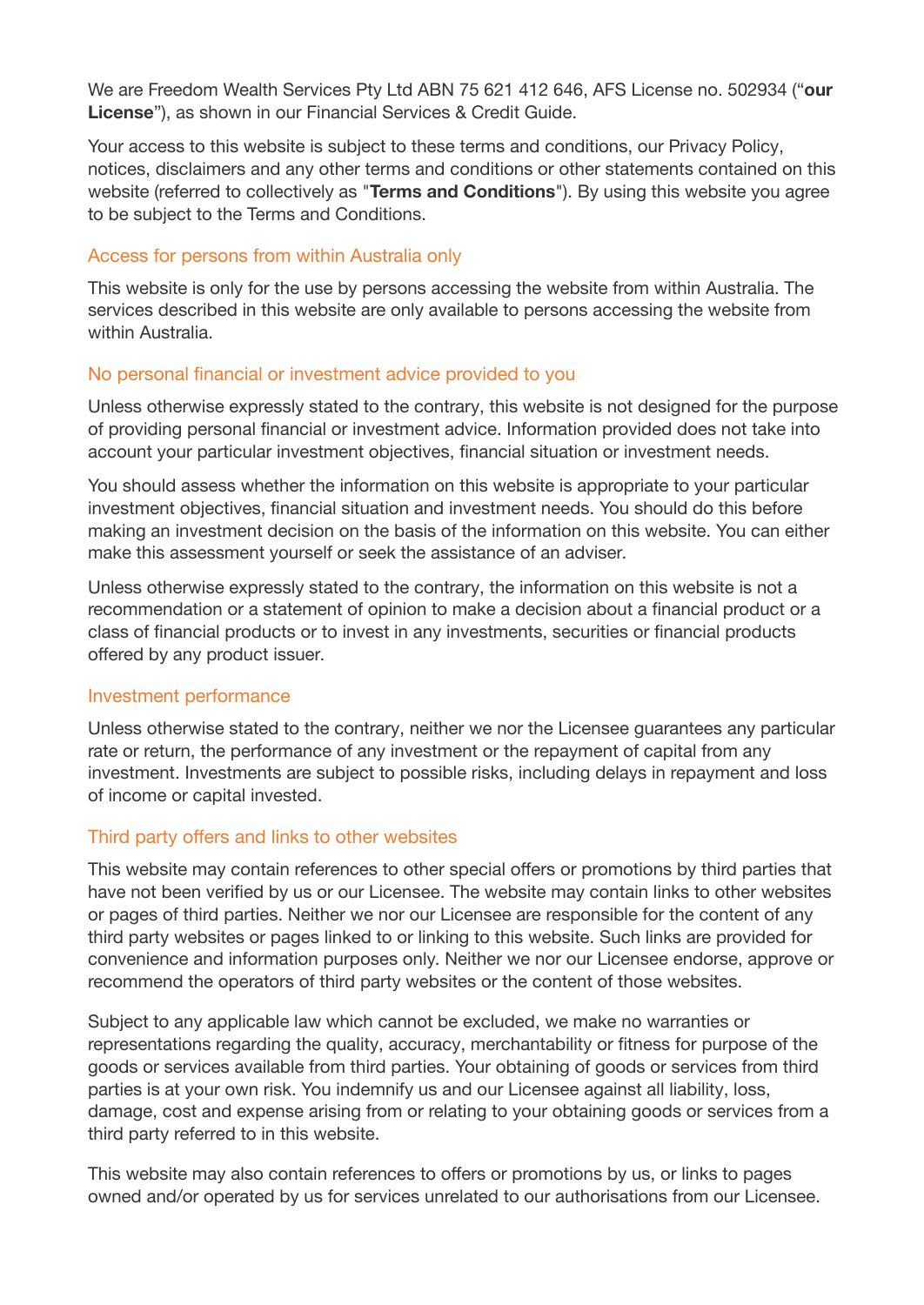Our Licensee does not endorse or recommend and is not responsible for the offers, promotions or content on the websites linked from or linking to this website for these unrelated services.

You may not use this website or provide a link to this website on another website, where the use:

- 1. contains any material that is offensive or distasteful;
- 2. contravenes any law;

3. disparages or adversely affects us or our Licensee's brand or reputation or the services that we provide;

4. makes any representations about us or our Licensee or the services we provide, including any representations of any endorsement, sponsorship, affiliation or approval of you or the website by us or our licensee;

5. passes off our documents or information as your own.

Following links to any other websites or pages or linking this website to another website is entirely at your own risk and neither we nor our Licensee shall be responsible or liable for any losses, damages or expenses arising in connection with such linking. If you wish to link to this website, you must first seek our written approval.

## **Calculators**

Any calculators or information provided on our websites are provided for your convenience only and do not constitute either credit or financial advice. Information on our websites has been prepared without consideration of your particular circumstances and should be viewed as generic information only and not as indicating that you should follow a particular course of action.

### Third party software

Unless we tell you otherwise, any software you download from a third party website is their product and not ours. We point that out because some products may be subject to a licence agreement between you and them.

To the extent permitted by law, we accept no responsibility or liability in respect of such third party products, provide no warranty, and give no endorsement in respect of such products or any party connected with them. We do, however, welcome your feedback or suggestions concerning them.

### No warranty or guarantee

While we have tried hard to make sure there are no mistakes in any of the information on our websites, we do not warrant that we have verified the information and we do not warrant the accuracy, adequacy or completeness of it or that the information is suitable for your intended use. Further, all information is subject to change without notice.

We recommend that you seek independent advice before acting upon any of the information on our websites.